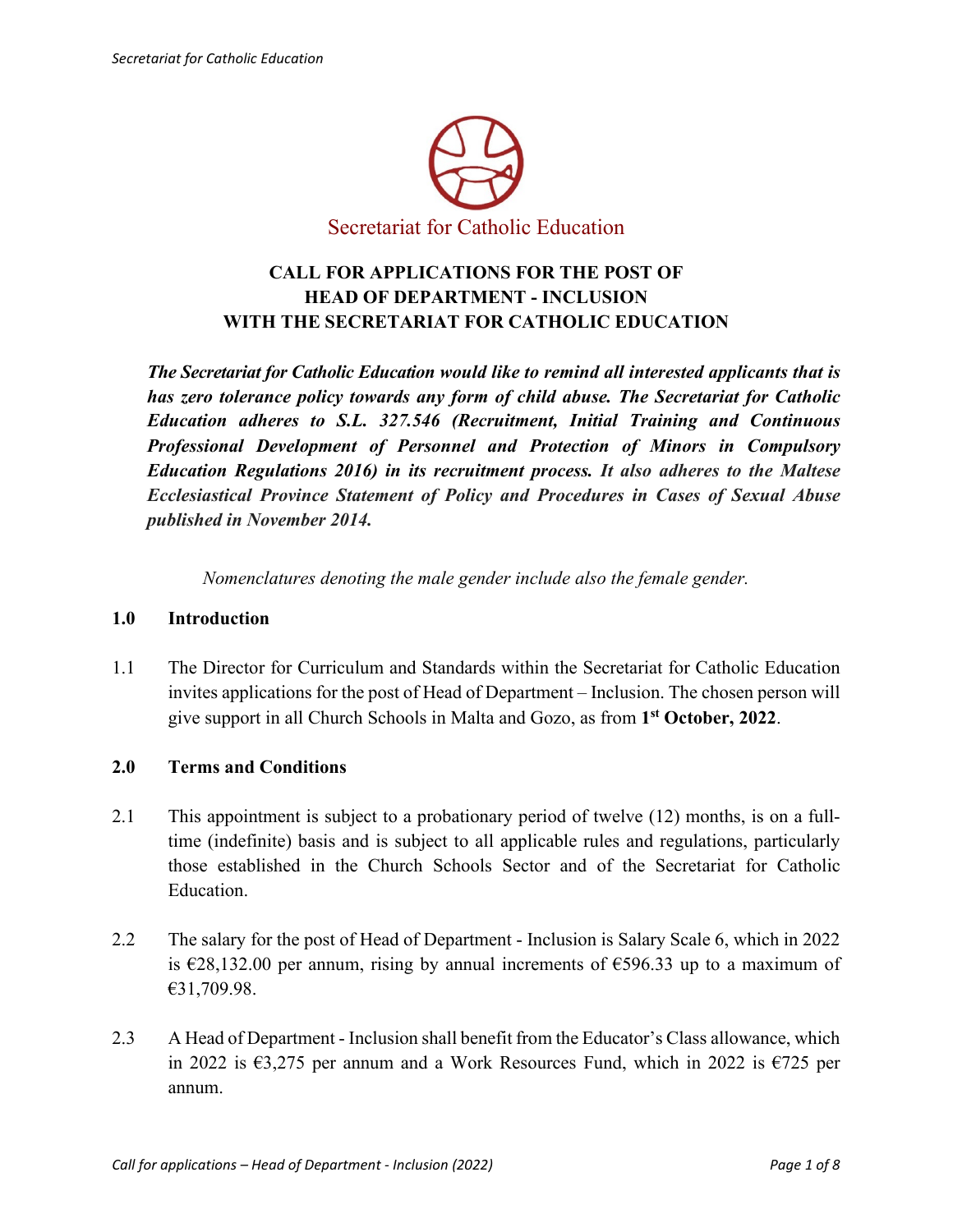#### **3.0 Duties**

- 3.1 A Head of Department Inclusion is responsible to generally coordinate and support the development of the specific area with which s/he is entrusted, across a number of schools, contributing as may be required, in sectoral coordination of, and initiatives related to, the same field under the direction of the Secretariat for Catholic Education. The Head of Department - Inclusion is expected to collaborate with other educators who may be supporting this endeavour within or beyond the classroom, under the pertinent leadership at the respective level, also by engaging in the development of a Community of Professional Educators, including through School Development Planning.
- 3.2 The duties of a Head of Department Inclusion include:
	- i. acting as the inclusive educational leader under the direction of the Head of School at school level and the Service Manager for Student Services, whilst following National direction from the designated authorities;
	- ii. acting as advisor to all Teaching Grades, but shall focus on the quality of support provided by the Learning Support Educators (LSEs);
	- iii. participating in the development of Inclusion policies and provision in collaboration with the Head of School, the Service Manager for Student Services, the school's Senior Leadership Team (SLT) of the assigned schools, school staff, learners and parents/guardians;
	- iv. ensuring the effective implementation and monitoring of this policy and related actions so as to ensure equitable access to a relevant curriculum for learners with Individual Educational Needs (IENs);
	- v. overseeing the formulation, implementation and review of Individual Educational Programmes (IEPs) for learners with IENs;
	- vi. ensuring the co-ordination of the provision of access arrangements for learners with IENs;
	- vii. adopting and working towards the implementation of the school development plan of the particular school/s they are giving service in;
	- viii. compiling, accessing and regularly monitoring the records of learners with IENs;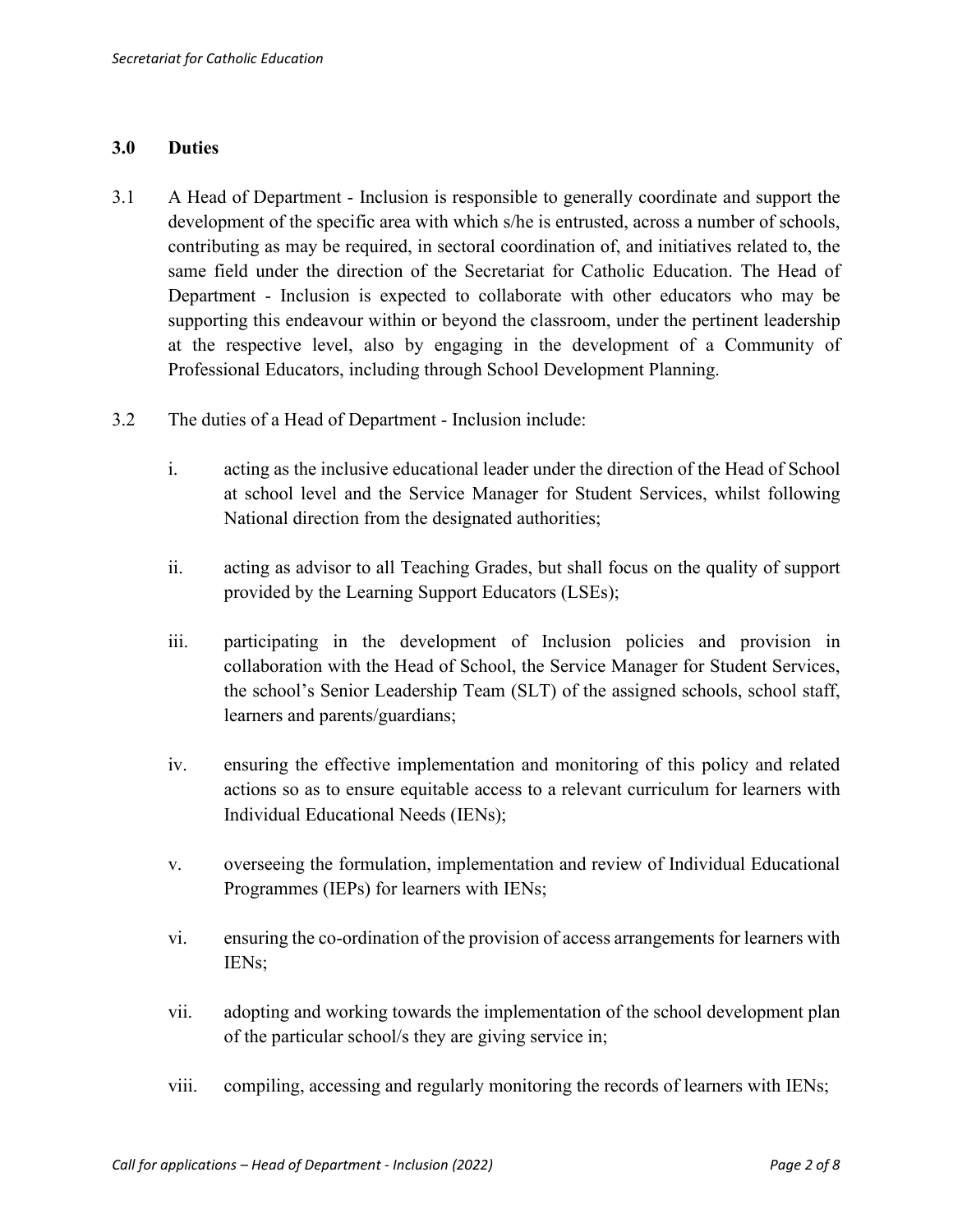- ix. advising the SLT on the procurement and management of IEN resources in schools and monitoring their utilisation;
- x. ensuring that Individual Transition Programmes (ITP) are implemented before transition from one school to another or from one sector to another and participating in the development of such programmes, including school-to-work ITPs where applicable;
- xi. coordinating all staff assigned to learners with IENs;
- xii. liaising with feeder and receiver schools;
- xiii. facilitating links between schools, Resource Centres and other specialised services through networking activities;
- xiv. mentoring and supporting other teachers/learning support educators in their speciality;
- xv. ensuring that learners with IENs are encouraged to develop functional skills and where possible to begin taking responsibility of their own learning and enhancing their independent skills;
- xvi. liaising with and providing technical advice to colleagues in schools and other professionals, including the Service Manager for Student Services and school multi-disciplinary teams, who are in contact with learners with IENs;
- xvii. under the direction of the Service Manager for Student Services and/or the relative Head of School and/or their delegates, liaising with external agencies involved in supporting learners with IENs;
- xviii. coordinating professional development opportunities for colleagues and participating in Continuing Professional Developments (CPDs);
- xix. liaising with, guiding and collaborating with parents/guardians of learners with IENs;
- xx. encouraging participation in EU projects and other projects in accordance with the SDP targets and as agreed with the SLT;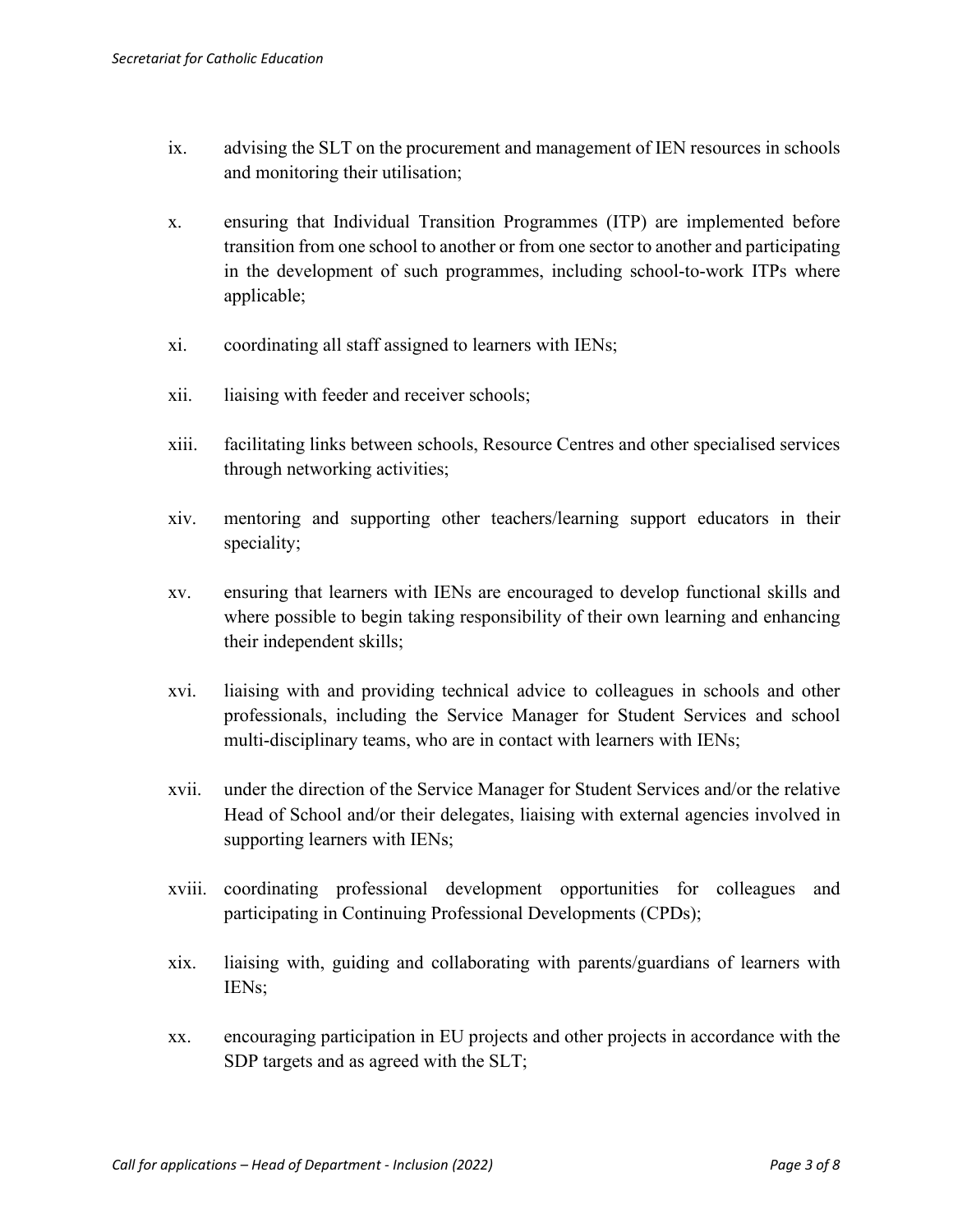- xxi. being accountable to the Service Manager for Student Services;
- xxii. performing any other duties according to the exigencies of the Secretariat for Catholic Education as directed by the Director for Curriculum and Standards.
- xxiii. performing any other duties according to the exigencies of the Secretariat for Catholic Education as directed by the Delegate for Catholic Education.
- 3.3 The Head of Department Inclusion may be required to undergo an induction phase and any other relevant training which may be deemed necessary.
- 3.5 The Head of Department Inclusion may be invited to engage with the Church Schools' SLTs on matters related to their expertise and upon invitation by the SLTs.
- 3.6 Selected candidates will be expected to work with other professionals who form part of the multi-disciplinary team of the Secretariat for Catholic Education. Selected candidates can be assigned to work on duties in any Church school in Malta and/or Gozo.
- 3.7 Selected candidates are obliged to ensure that throughout their employment period they remain conversant with current issues and practices related to their area of work, both nationally and internationally. For this purpose opportunities will be provided for ongoing professional development which will help to ensure that a professional standard of service will be maintained throughout.
- 3.8 Parties agree that the support to other colleagues through transfer and knowledge sharing constitutes an intrinsic part of the responsibilities of a Head of Department; and shall hence endeavour to facilitate acquisition of skills necessary from time to time on mutually agreed parameters.
- 3.9 Selected candidates will be expected to use their own means of transport for their work. They will be entitled to the appropriate approved transport allowance.

#### **4.0 Eligibility Requirements**

- 4.1 By the closing time and date of this call for applications, applicants must be Church Schools' employees:
	- (i) in the grade of Teacher, in possession of a Permanent Teachers Warrant; **AND**
		- (a) in possession of a recognised qualification (Degree) at MQF Level 6 (subject to a minimum of 180 ECTS/ECVET credits, or equivalent\*, with regards to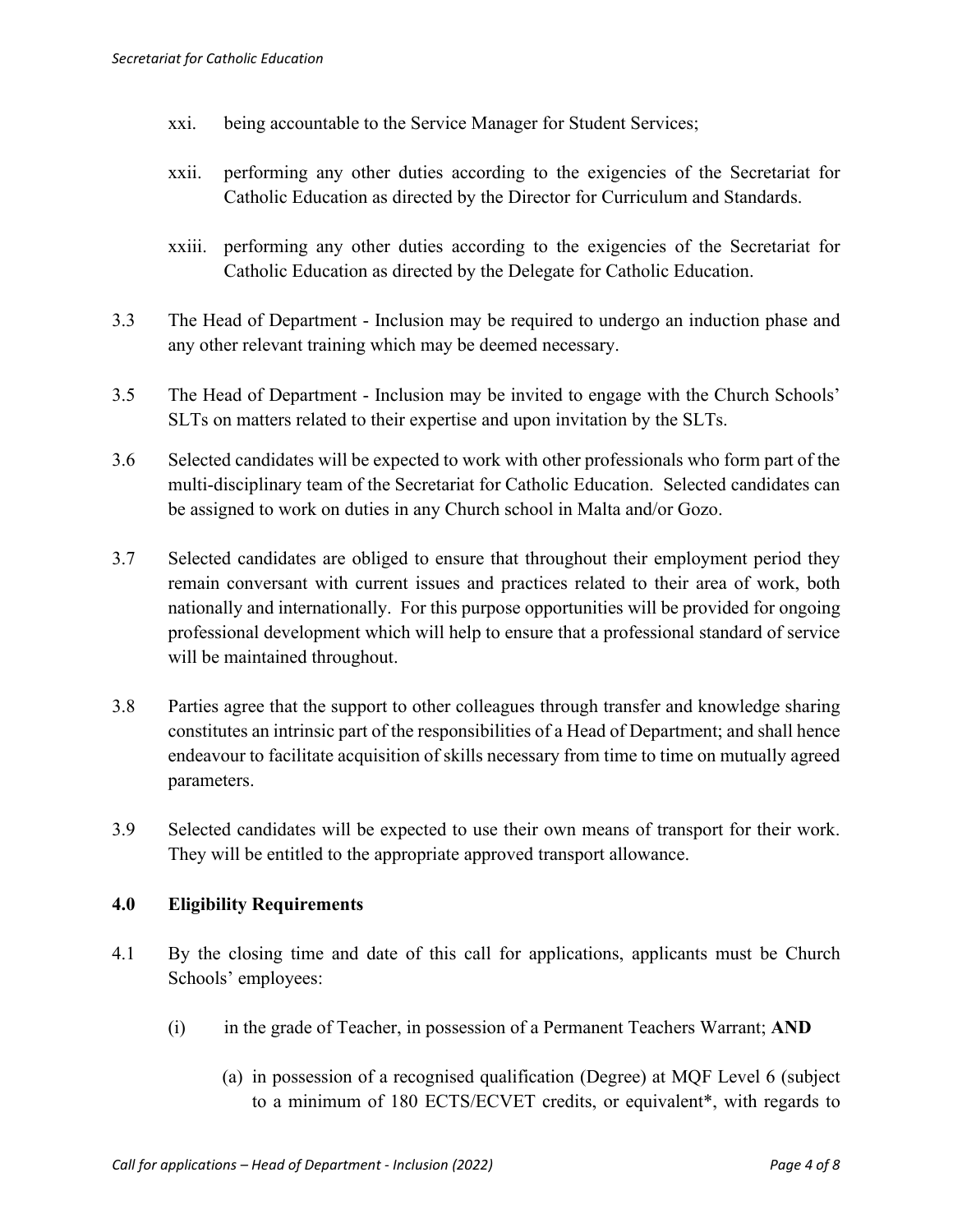programmes commencing as from October 2003) in Inclusive Education or a comparable professional qualification or a recognised Post-Graduate qualification at Diploma or Degree level at MQF Level 7 (subject to a minimum of 60 ECTS/ECVET credits, or equivalent\*, with regards to programmes commencing as from October 2008) in Inclusive Education or a comparable professional qualification issued by an institution of higher education duly recognised by the Education Authorities; **AND** 

(b) have not less than ten (10) scholastic years teaching experience in a licensed school, or in an educational institution established under the Education Act (Capt. 327) or any other law regulating the education sector in Malta, of which at least five (5) years would preferably be in a Church School; years of experience as Head of Department (or in equivalent and/or higher Grades) shall be deemed reckonable as part of the required years of teaching experience for the purposes of eligibility as outlined in this clause;

**OR**

(ii) confirmed in their current grade of Learning Support Educator (LSE) III; **AND**

- (a) in possession of a recognised qualification (Degree) at MQF Level 6 (subject to a minimum of 180 ECTS/ECVET credits, or equivalent\*, with regards to programmes commencing as from October 2003) in Inclusive Education or a comparable professional qualification or a recognised Post-Graduate qualification at Diploma or Degree level at MQF Level 7 (subject to a minimum of 60 ECTS/ECVET credits, or equivalent\*, with regards to programmes commencing as from October 2008) in Inclusive Education or a comparable professional qualification issued by an institution of higher education duly recognised by the Education Authorities; **AND**
- (b) have not less than thirteen (13) scholastic years' experience of which at least five (5) years would preferably be in a Church School, performing Learning Support Educator duties in a licensed school, or in an educational institution established under the Education Act (Capt. 327) or any other law regulating the education sector in Malta;

**OR**

(iii) confirmed in their current grade of Learning Support Educator (LSE) II; **AND**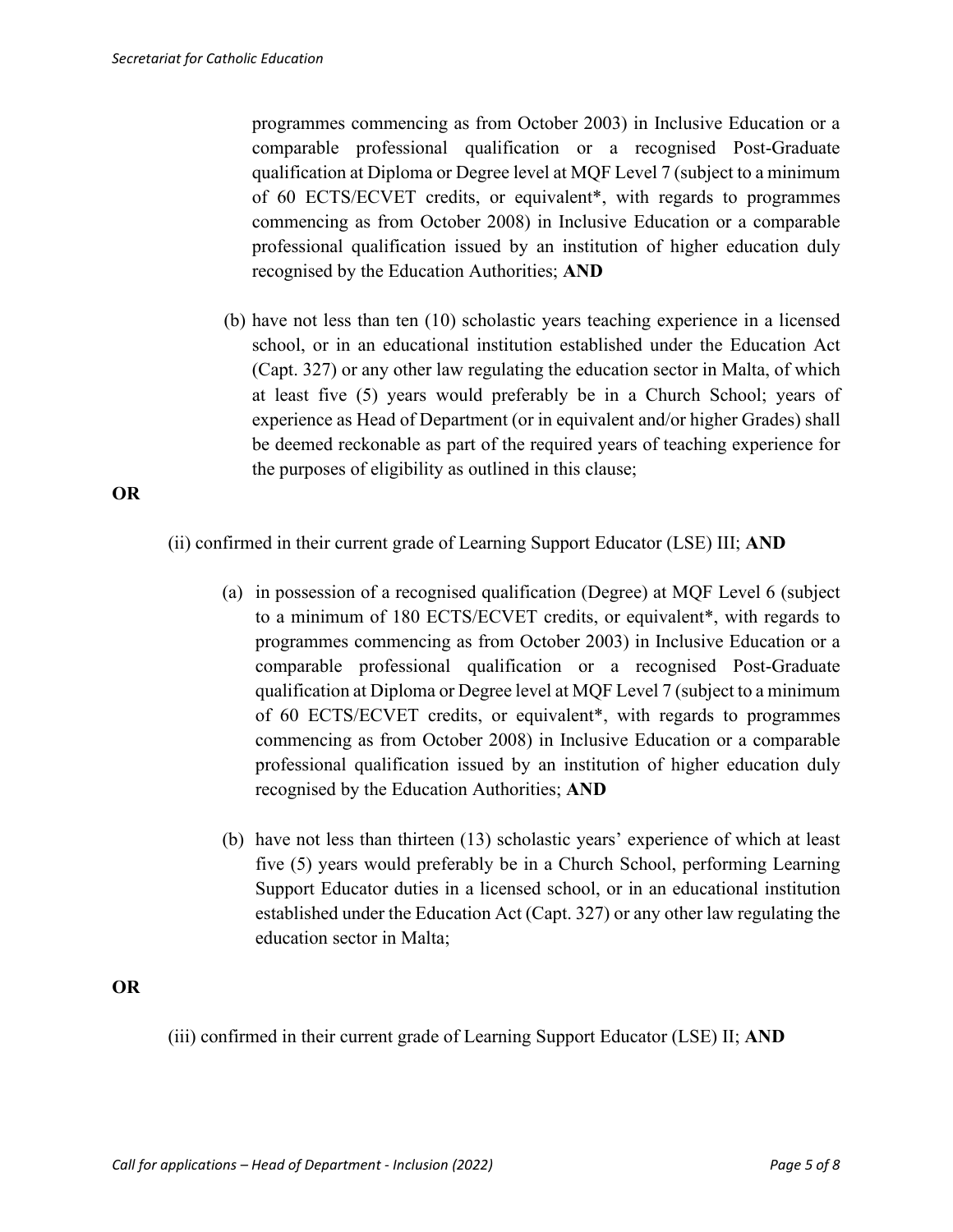- (a) in possession of a recognised qualification (Diploma) at MQF Level 5 (subject to a minimum of 60 ECTS/ECVET credits, or equivalent\*, with regard to programmes commencing as from October 2003) in Facilitating Inclusive Education or a comparable professional qualification in the field of education for learners with a disability; **AND**
- (b) in possession of a recognised qualification (Degree) at MQF Level 6 (subject to a minimum of 180 ECTS/ECVET credits, or equivalent\*, with regards to programmes commencing as from October 2003) in Inclusive Education or a related area, or a recognised Post-Graduate qualification at Diploma or Degree level at MQF Level 7 (subject to a minimum of 60 ECTS/ECVET credits, or equivalent\*, with regards to programmes commencing as from October 2008) in Inclusive Education or a comparable professional qualification issued by an institution of higher education duly recognised by the Education Authorities; **AND**
- (c) have not less than fifteen (15) scholastic years' experience of which at least five (5) years would preferably be in a Church School performing Learning Support Educator duties in a licensed school, or in an educational institution established under the Education Act (Capt. 327) or any other law regulating the education sector in Malta.

\*In the absence of documentary evidence as to the ECTS/ECVET credits or other system measuring the course content, the selection board is to evaluate the submitted programme of study and determine that it is comparable to 60/180 ECTS/ECVET credits (as applicable). The advice of the MQRIC may be sought.

4.2 Qualifications at a level higher than that specified above will be accepted for eligibility purposes, provided they meet any specified subject requirements. A Master's qualification at MQF Level 7, or equivalent, must comprise a minimum of 60 ECTS/ECVET credits, or equivalent\* with regards to programmes commencing as from October 2008.

Moreover, candidates who have not yet formally obtained any of the above-mentioned qualifications will still be considered, provided that they submit evidence that they have been approved for the award of the qualifications in question, or successfully completed the necessary ECTS/ECVETS credits, or equivalent, taken as part of a recognized higher MQF level program of study, as required in the afore-mentioned eligibility criteria, by the closing time and date of the call for applications.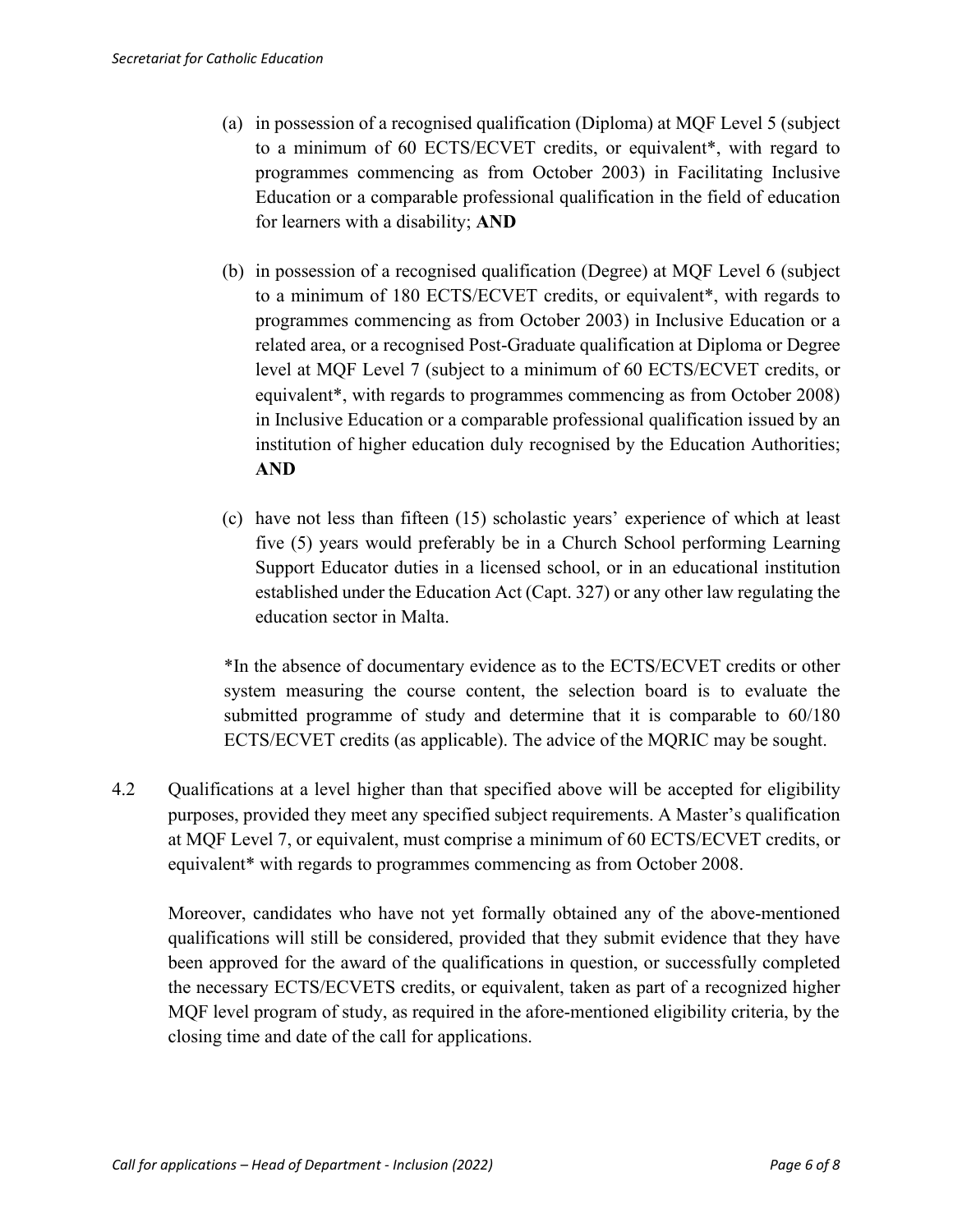- 4.3 Furthermore, as per clause 4.1 of the Collective Agreement between the Church Authorities and the Malta Union of Teachers (MUT) on the  $7<sup>th</sup>$  August 2018, eligibility criteria will also take into consideration all previous years of satisfactory service in the relevant grades and qualifications accrued by applicants. Thus, it will make applicants possessing accrued requirements, eligible for any post, following a call for application as stipulated in this agreement. As such, service in higher or equivalent roles at the time of application, which may include roles not regulated by this agreement, will not exclude potential candidates in applying and gaining eligibility for equivalent and/or lower grades regulated by this agreement.
- 4.4 Applicants must be eligible to take up their due appointment, in terms of 4.1 to 4.3 above, not only by the closing time and date of this call for applications but also on the date of appointment.
- 4.5 Prospective applicants should note the requirement to produce MQRIC recognition statements in respect of their qualifications from MQRIC, or other designated authorities, as applicable.

### **5.0 Submission of Supporting Documentation**

- 5.1 Qualifications and experience claimed must be supported by certificates and/or testimonials, copies of which should be attached to the application. Diploma/Degree/Post-Graduate certificates or comparable qualifications must be accompanied by a transcript (Diploma/Certificate supplement) in English, showing the Degree obtained and the final classification.
- 5.2 Original certificates and/or testimonials are to be invariably produced for verification at the interview.

#### **6.0 Selection Procedure**

- 6.1 Eligible applicants will be interviewed by a selection board to assess their suitability for the post.
- 6.2 The results will be published on the notice board of the Secretariat for Catholic Education within fifteen (15) working days of the interviews. A notification of the issue of the result will be sent to all interviews.
- 6.3 Selection will be made according to the result list which will be valid for one (1) calendar year.